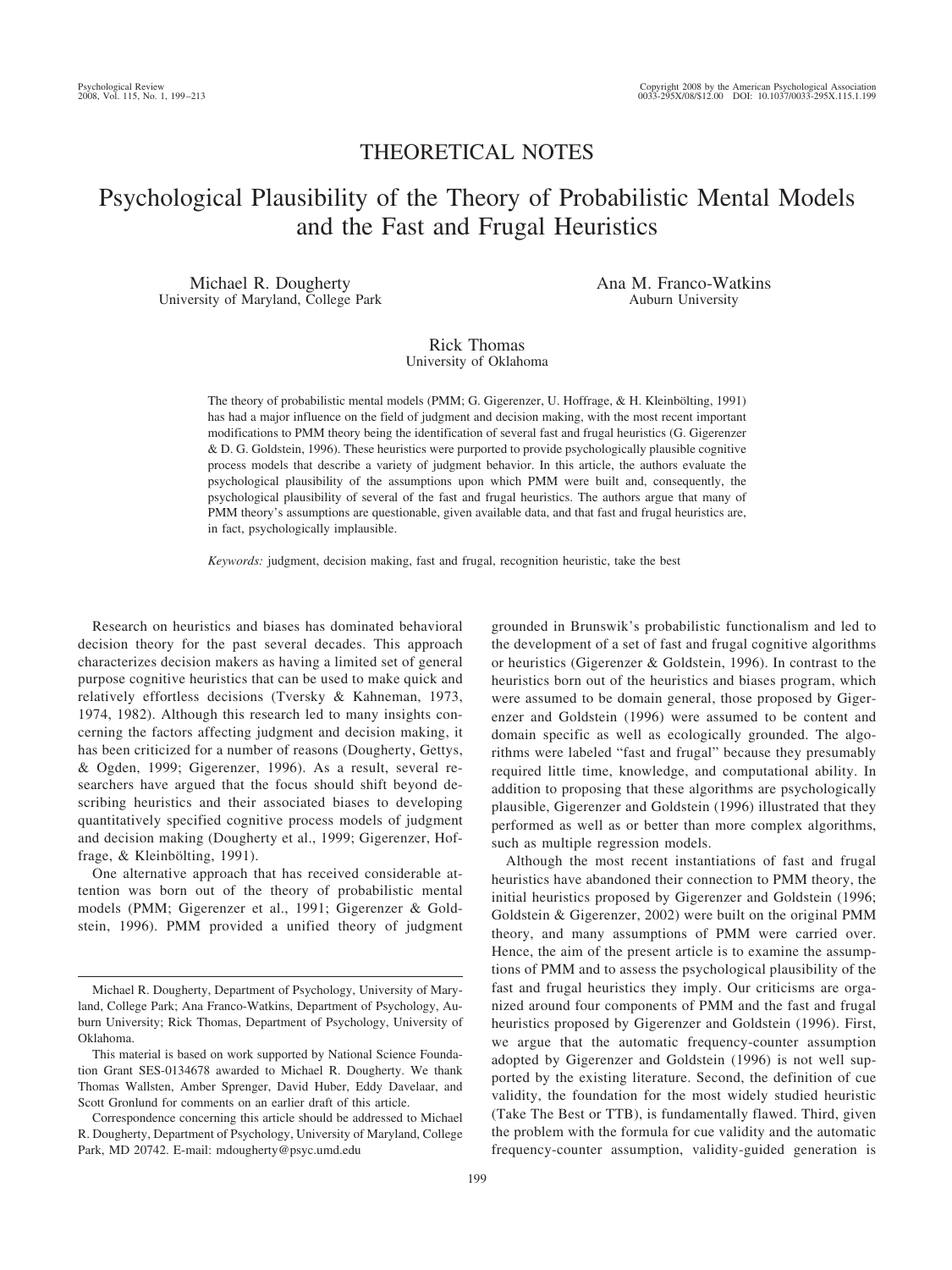highly unlikely. Instead, we argue that memory retrieval processes likely supersede cue validity as a general mechanism for cue generation. Fourth, the recognition principle, as implemented by Gigerenzer and Goldstein (1996; Goldstein & Gigerenzer, 2002) violates accepted principles of memory and also ignores essential assumptions of ecological theories (of which PMM theory is an example). We end by presenting the results of a set of simulations comparing the recognition heuristic with a familiarity model and a frequency-sampling model.

#### Description of PMM

PMM provide a framework for using probabilistic information from the natural environment to make judgments. They are invoked when local mental models (LMM) cannot effectively derive the solution for a specific judgment. In a two-alternative general knowledge task, LMM reflect the process of retrieving specific information directly from memory and/or obtaining it by the process of elementary logical operations to make the judgment.

In contrast to LMM, PMM require the interplay between the structure of the task and the structure of a person's environment and assume that inference about a criterion variable is based on cues that are probabilistically related to the criterion variable. Consider a two-alternative general knowledge question. First, a reference class (set of objects from a person's environment) pertaining to both items in the task is activated. Cue validities in the form of conditional probabilities are assumed to be based on the relative frequencies with which cues predict the outcome variable. The formula for cue validity is

$$
\nu_i = p(t(a) > t(b) | c_i(a) = + \text{ and } c_i(b) = -), \quad (1)
$$

where the validity  $(v_i)$  of cue *i* (denoted  $c_i$ ) on target variables *a* and *b*, *t*(*a*) and *t*(*b*), is given by the relative frequency with which  $t(a) > t(b)$ , given that *a* is positive on cue *i* and *b* is negative in reference class *R*. The terms *t*(*a*) and *t*(*b*) correspond to the value of the target variable for object *a* and *b*, respectively. For instance, if the task is to judge which city is more populous on the basis of whether the city has a soccer team, *t*(*a*) and *t*(*b*) correspond to the value of the population of City A and City B, conditioned on all pairs of cities in which one city in the pair has a soccer team  $(c_i(a) = +)$  and one city does not  $(c_i(b))$  $= -$ ). Therefore, for items *a* and *b*, the validity of cue  $c_i$  is given by the proportion of times that the cue would discriminate correctly between *a* and *b*. For example, if a cue has a validity of .90, then it will correctly discriminate between *a* and *b* on 90% of the trials in which that cue can be used.

#### The Fast and Frugal Heuristics

Recent developments of PMM theory have focused on identifying several fast and frugal heuristics. As Gigerenzer and Goldstein (1996) stated, these cognitive algorithms "are realizations of the framework for modeling inferences from memory, the theory of *probabilistic mental models* " (p. 652). They elaborated on three such algorithms: TTB, Take The Last (TTL), and minimalist. We begin by focusing on TTB because it has received the most attention in the literature and because it is the "basic algorithm of the PMM framework" (Gigerenzer & Goldstein, 1996, p. 653).

Lesser space is devoted to evaluating the TTL and minimalist algorithms.

TTB consists of a five-step algorithm, as detailed in Figure 1 (adapted from Gigerenzer & Goldstein, 1996, Figure 2). Consider the decision where one must choose the more populous of two German cities. TTB proceeds first by implementing the recognition principle. If one of the two cities is recognized (cue value is  $+$ ) and the other is not recognized (cue value is  $-$ ), then choose the recognized city. If neither of the two cities is recognized, then choose randomly (guess). If both cities are recognized (both have  $+$  for the recognition cue), then proceed to Step 2: Search for cue validities and retrieve the cue values of the highest ranking cue from memory. Step 3 is the discrimination rule: The cue discriminates if one of the cities has a positive cue value and the other has a negative cue value or is unknown (cue value is '?'). Step 4 is the cue substitution principle. If the cue discriminates, then the search for cues stops and the decision process proceeds to Step 5. If the cue does not discriminate, then the decision maker is assumed to return to Step 2 and selects the next best cue. Step 5 is the maximizing rule for choice, which says that the decision maker should choose whichever city has the positive cue value. If none of the cues discriminate, then an alternative is chosen at random.

TTB makes four important assumptions: (a) Cue validities are prestored in the form of co-occurrence frequencies, (b) participants start by determining whether the choice can be made by recognition—if one alternative is recognized and the other is not, then choose the alternative that is recognized, (c) cues are ordered hierarchically from most to least predictive, and (d) cues are searched sequentially starting with the most predictive. In contrast to TTB, TTL assumes cues are generated sequentially from the most recently used to the least recently used. Thus, TTL does not require a hierarchical ordering of cue validities; it needs only a record of which cues discriminated in the past. Finally, the minimalist algorithm assumes cues are generated randomly until one is found that discriminates. Like TTL, minimalist does not require a hierarchy of cues; however, unlike TTL, it does not require a memory of past cues.

#### The Psychological Plausibility of PMM

As with any theory, the assumptions underlying PMM can be categorized as either primary or auxiliary. Primary assumptions are those that are foundational to the theory and central to its functioning. In contrast, auxiliary assumptions are those that are made out of convenience and are necessary for the implementation of a model but not foundational to the theory. In this section, we briefly discuss the primary assumptions of PMM and outline potential problems of these assumptions.

#### *Automatic Frequency Counter*

PMM and the fast and frugal algorithms assume that cue validities are based on a frequency-counter process, such as that proposed by Hasher and Zacks (1979). The basic idea was that environmental events or objects are registered in memory akin to an event counter such that whenever the same event is encountered, frequency information is incremented. One by-product of the frequency-counter process is that frequency encoding is as-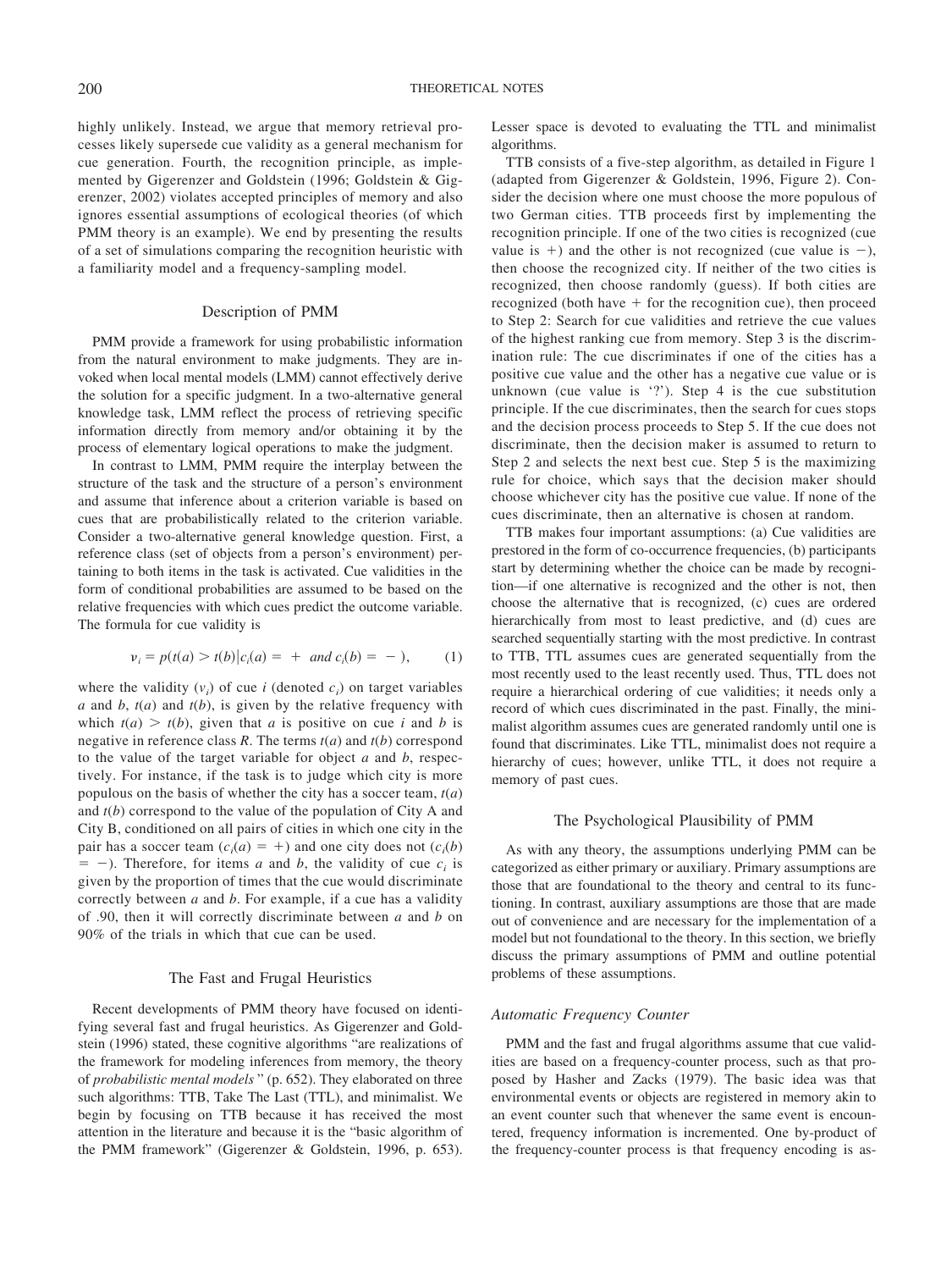

*Figure 1.* Flow diagram for the Take The Best heuristic. Adapted from "Reasoning the Fast and Frugal Way: Models of Bounded Reality," by G. Gigerenzer and D. G. Goldstein, 1996, *Psychological Review, 103*, p. 653. Copyright 1996 by the American Psychological Association.

sumed to be relatively accurate, regardless of the amount of attention devoted to the event.

How central is the frequency-counter mechanism to PMM theory? Gigerenzer et al. (1991, p. 510) seemed to be noncommittal with respect to the exact nature of the frequency mechanism, for they stated,

whatever mechanism of frequency encoding, we use the following assumption for deriving our predictions: If subjects had repeated experience with a reference class, a target variable, and cues in their environment, we assume that cue validities correspond to the ecological validities.

This statement implies that the frequency-counter assumption is auxiliary. However, because the frequency-counter assumption is necessary (though not sufficient) for the functioning of some of the mechanisms proposed by PMM, such as the TTB algorithm (discussed below), it constitutes a primary assumption.

At issue is the distinction between online and retrospective models of frequency estimation. Online models assume that frequency information is updated dynamically over time. Accordingly, judgments of frequency merely require a read out of the prestored frequency. Hasher and Zacks's (1979) frequency-counter model is one instantiation of an online model. Retrospective models, such as Hintzman's (1988) Minerva 2 model and Brown's (1995) enumeration model, do not record frequency of occurrence per se. Rather, frequency is inferred from the representation of individual events stored in memory. Thus, frequency of occurrence is determined retrospectively by mapping a memory variable (e.g., familiarity) onto a response scale.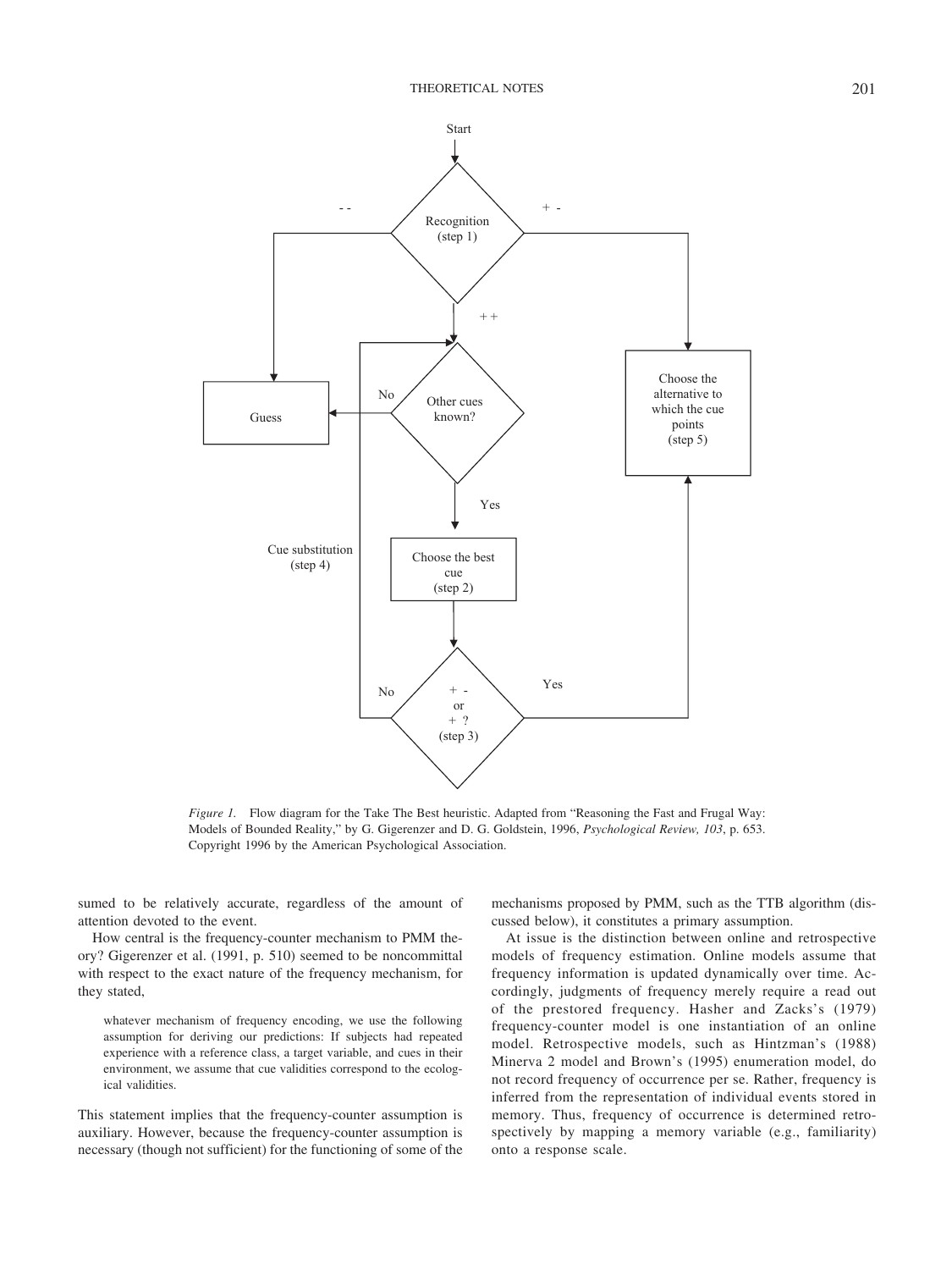Why do PMM require an online model? The assumption that cues are accessed according to their validity necessitates that the cue validities are precomputed and stored in memory. If cue validities are not prestored, then the TTB algorithm cannot work because a hierarchy of cue validities would not exist. Given this as the case, the event-counter assumption is central to the functioning of the model, and data arguing against this assumption, which are quite widespread, pose serious problems for the theory (see Brown, 1995, 1997; Greene, 1986, 1988; Hanson & Hirst, 1988; Hintzman, 1988; Naveh-Benjamin & Jonides, 1986).<sup>1</sup>

In the absence of a frequency-counter process, how would one establish a cue hierarchy? Retrospective models require that cue validities are computed and ordered at the time of judgment: Participants would have to generate a list of cues, compute their validities, and order the list of cues by their validities before any of the cues could be tested. Such a process would be computationally intensive. Moreover, the assumption that cues are generated before assessing validity leads to circularity in the definition of TTB: Generation cannot be based on cue validity unless cue validity information is available prior to generation.

The event-counter mechanism is implausible. However, even if we accept the event-counter assumption, there are still problems with its implementation within PMM and TTB. One problem concerns the complexity of computing cue validities. Consider the classic city-size problem often used to demonstrate TTB: "Which city is larger? Bonn or Munich?" Gigerenzer and Goldstein (1996) demonstrated TTB within an ecology of 83 cities and nine cues. The computation of cue validity within this ecology would require 30,627 pairwise comparisons just to establish the cue validity hierarchy for predicting city size (see also Juslin & Persson, 2002). However, because any particular predictor cue can also serve as the criterion (e.g., one might want to use city size to predict which city is likely to have monuments), it would require  $J(J - 1)/2 \times$  $K(K - 1)/2$  pairwise comparisons, where *J* is the number of cues and criteria in the matrix and  $K$  is the number of objects (e.g., cities) in the reference class. For the city-size task with  $J = 10 (9)$ cues and 1 criterion) and  $K = 83$  cities, this would entail 153,135 pairwise comparisons. In principle, there are no limits on the number of potential predictor and criterion variables (i.e., there are many more than nine cues that one might use to predict city size and many criterion variables of interest other than city size). Moreover, the ordering of the cues would be different depending on the criterion variable of interest, and they would need updates periodically in response to changes in the reference class, the addition of new cues to the ecology, and changes in one's ecological experience. These updates are necessary if TTB is to maintain its ecological adaptability.

These computational complexities aside, a much more fundamental problem lies in the definition of cue validity itself. Namely, the definition requires complementary knowledge of events that are present and events that are absent from the environment.

## *The Definition of Cue Validity and Reliance on Missing Information*

Cue validities are assumed to be based on co-occurrences derived from a set of pairwise comparisons between objects within the reference class. At this point, it is necessary to highlight three assumptions of PMM. First, as an ecological theory, PMM theory assumes that people learn probabilistic relationships in the environment through ecological sampling, that is, randomly sampling from the ecology. The basic idea is that individuals learn statistical relationships in the environment merely by interacting in that environment. More experience is assumed to lead to cognitive adjustment, such that cognitive representations more accurately reflect the statistical structure of the environment. These are foundational assumptions of ecological psychology, which we view as relatively uncontroversial.

Second, the idea of ecological sampling and the computation of cue validity necessitates that one identify a well-defined reference class. Although this assumption may well be instantiated at the individual subject level, for theory-testing purposes, one needs to define a priori the reference class over which cue validities are computed so that predictions can be made and proper experimental tests carried out.

A third assumption, which builds on the first two, relates directly to the definition of cue validity. Equation 1 can be restated as

$$
p(t(a) > t(b)|c_i(a) = + \text{ and } c_i(b) = -)
$$
  
= 
$$
\frac{F(t(a) > t(b)|c_i(a) = + \cap c_i(b) = -)}{F(t(a) > t(b)|c_i(a) = + \cap c_i(b) = -)},
$$
 (2)  
+ 
$$
F(t(a) \le t(b)|c_i(a) = + \cap c_i(b) = -)
$$

where *F* corresponds to the count of the conditional event. Equation 2 is a straightforward conditional probability that can be computed if one has knowledge of both the positive and the negative cue values, as could be obtained by referencing an almanac.

Figure 2 presents a graphical depiction of Equation 2 but expressed in terms of state tables. The tables consist of frequency counts derived by making all  $K(K - 1)/2$  pairwise comparisons of a set of objects (e.g., cities) within a reference class. These pairwise comparisons can be divided into two sets: those for which  $t(a) > t(b)$  (the left box) and those for which  $t(a) \leq t(b)$  (the right box). Within each set, we can further compute the frequency for which (cue  $i = +$  for object *a*)  $\cap$  (cue  $i = +$  for object *b*), (cue  $i = -$  for object *a*)  $\cap$  (cue  $i = +$  for object *b*), and so forth. The relevant cells for computing cue validity are given by Cells B and B':  $v_i = p(t(a) > t(b)|c_i(a) = + \text{ and } c_i(b) = -) =$  $B/(B + B')$ . In words, Cell B corresponds to all pairs of cities for which the larger city has a monument and the smaller city does not, and Cell B' corresponds to all pairs of cities for which the smaller of the two has a monument and the larger one does not.

Implementation of Equation 2 within the context of a cognitive model requires several key assumptions. First, the formula is assumed to operate on the decision maker's memory representation as constructed through ecological sampling, not information gleaned from an almanac. Thus, any implementation of the formula needs to take into account the psychological and sampling constraints of the memory system and how these cues might be represented mentally. Second, as illustrated in Figure 2, cue va-

<sup>&</sup>lt;sup>1</sup> It is important to note also that the application in PMM of the frequency-counter model operates on co-occurrences, not single events, where the co-occurrences involve missing information. We return to this point in our discussion of the definition of cue validity.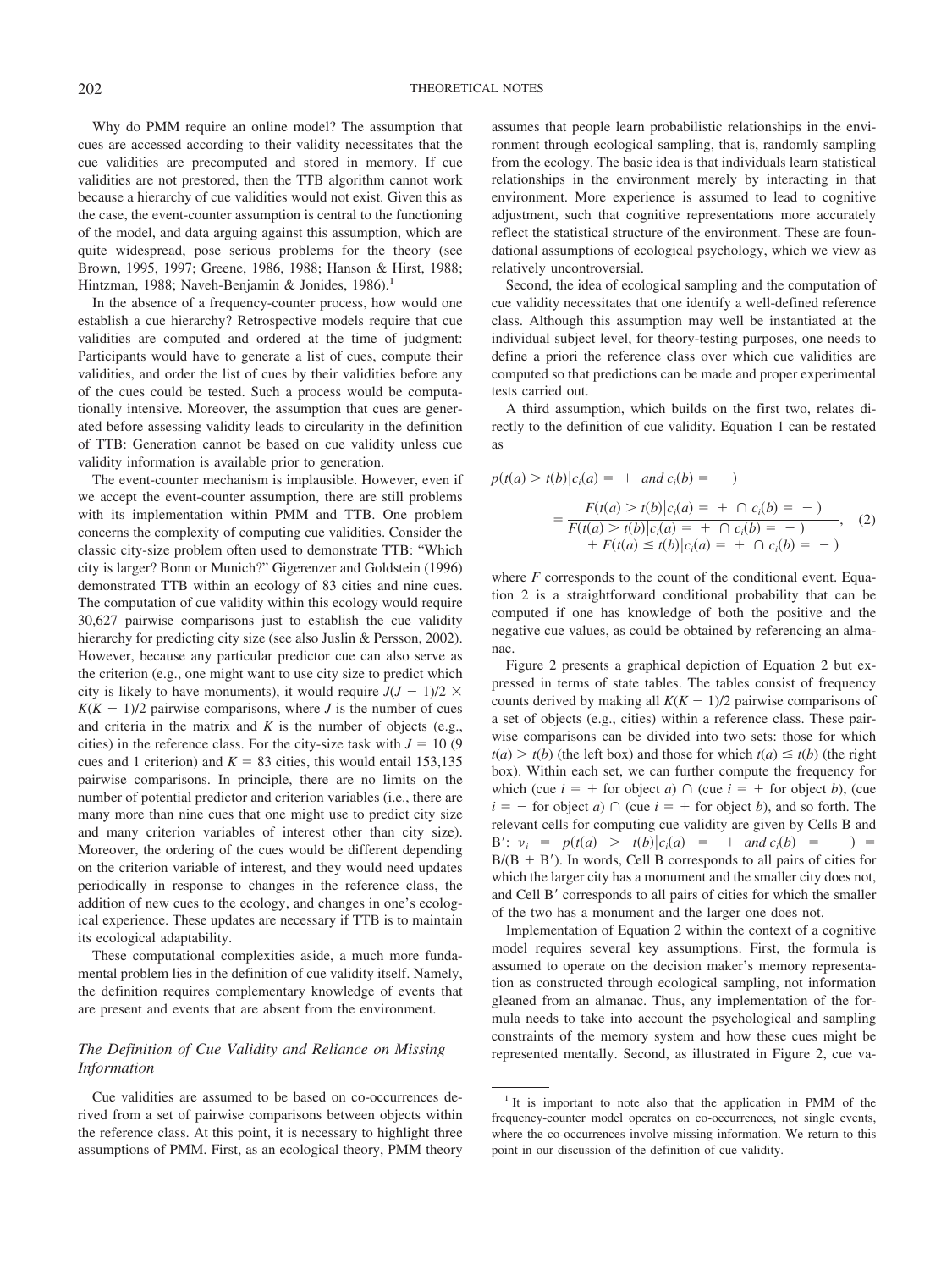

 $v_i = p(t(a) > t(b) | c_i(a) = + \text{ and } c_i(b) = -) = B/(B+B')$ 

*Figure 2.* State tables illustrating the input required for computing cue validity. Cells in the table represent the co-occurrence of the cue's presence (denoted as  $+$ ) and absence (denoted as  $-$ ) in the environment. For example, Cells A and  $A'$  correspond to co-occurrences of cue  $i$  that is present for both object *a* and object *b*. Cells B, B', C, and C' correspond to co-occurrences where a cue is present for one object but absent for the other object. Cells D and D' correspond to the co-occurrence of cues that were absent for both objects *a* and *b* in the pairwise comparisons. The equation illustrates the relevant cells for computing cue validity.

lidities are derived from the co-occurrence of objects with and without the cue (e.g., pairs of cities, where one city has a monument and the other does not). Finally, because cue values with minus signs correspond to the absence of the cue with an object in the environment, the definition assumes that people can register the co-occurrence of missing information. For example, if a city does not have any monuments, then for the purposes of computing cue validity, one would need to register the co-occurrence of the city and that absence. The assumption that we maintain a record of missing information that can be fed into a validity calculation is tantamount to assuming that we encode information in memory that is absent from the environment. As an example, you probably did not encode that the word "and" was not used in the prior sentence, nor were the words "xylophone," "pepper," "you," or millions of other words or nonwords. Certainly it is possible to build a memory representation that can register the presence of events (and even the co-occurrence of events that are present) in the environment, but we see no way that a memory representation can register the absence of information, let alone infer a cooccurrence matrix based on the presence and absence of information. However, registration in memory of cues absent from the environment is as necessary as the registration of cues present, and both present and absent cues are afforded the same information value. As a litmus test, consider building an artificial intelligent agent that could learn cue validities through unsupervised learning by interacting in its environment. How would this agent perceive and register in memory the absence of information in its environment?

Not only does the registration of nonoccurrences fail the test of logic, but considerable evidence within both the probability learning (Hearst, 1991) and the memory (Brewer & Treyens, 1981) literatures also indicates that people generally are poor at recognizing information absence. The inability to encode the cooccurrence of two events, where one event is present and the other is absent, is the basis of the feature positive effect—the empirical finding that people and other animals generally are poor at detecting the absence of information (Lea, 1974). Indeed, this result is highly robust, even when such absences are predictive of an outcome variable, and has been argued to be fundamental to behaviors ranging from discrimination learning to concept learning

to decision making (for an excellent review, see Newman, Wolff, & Hearst, 1980).<sup>2</sup> Although people can learn correlations between events when information is explicitly presented to them, work on the feature positive effect indicates that participants fail to learn in probability learning tasks when it is the absences (as opposed to the information that is present) that are predictive of the criterion variable.

#### *Generation of Cues*

The three algorithms outlined by Gigerenzer and Goldstein (1996), TTB, TTL, and minimalist, all assume that cues are generated from memory. The first of these, TTB, assumes that the process involves sampling from a hierarchy of cue validities starting with the cue that has the highest validity. As argued above, we view the notion of a prestored hierarchy as implausible.

Accepting, for the moment, the possibility that one has access to missing information and can compute cue validity, how might TTB be implemented in the absence of a prestored hierarchy? One possibility that does not necessitate a cue hierarchy but still requires that cue validity be computed according to Equation 1 involves (a) generating a set of candidate cues from long-term memory, (b) computing the validities of each cue in the candidate set, and (c) selecting the cues from most to least valid within the candidate set. However, this set of processes is computationally intensive and, by necessity, must be governed by domain-general memory retrieval variables: The candidate set would still have to be driven by retrieval variables.

Several issues arise within the context of cue generation and its relationship to memory retrieval processes. When does one decide to terminate the cue generation process? Is the process influenced by primacy, recency, and/or other memorial or motivational factors (cf. Dougherty & Harbison, in press)? Gigerenzer et al. (1991) addressed the former problem by stating that cue generation can be terminated after only one cue is generated that adequately discriminates between task items. Certainly it seems plausible that one would terminate cue generation after generating a discriminating cue, but the task goal, in particular with TTB, is to choose the cue with the highest validity because it has the highest likelihood of leading to a correct judgment. However, if only one cue is generated, then how does one know that it has the highest cue validity? Again, such a position requires that the decision maker maintain a hierarchy of cue validities that can be generated from best to worst.

There are many alternative mechanisms that might guide (or influence) cue generation. For example, drawing on memory theory, one might hypothesize that the order in which cues are generated is related to how frequently they occur in one's environment (see work on the word-frequency effect; Gregg, 1976),

<sup>&</sup>lt;sup>2</sup> Note that our criticism of the inability to use missing information is specific to the computation of cue validity and not to whether people use binary cues as the basis of judgment. People may well use the presence or absence of cues as the basis of judgment, but we argue that using validity as the basis of cue choice is implausible because of its reliance on missing information.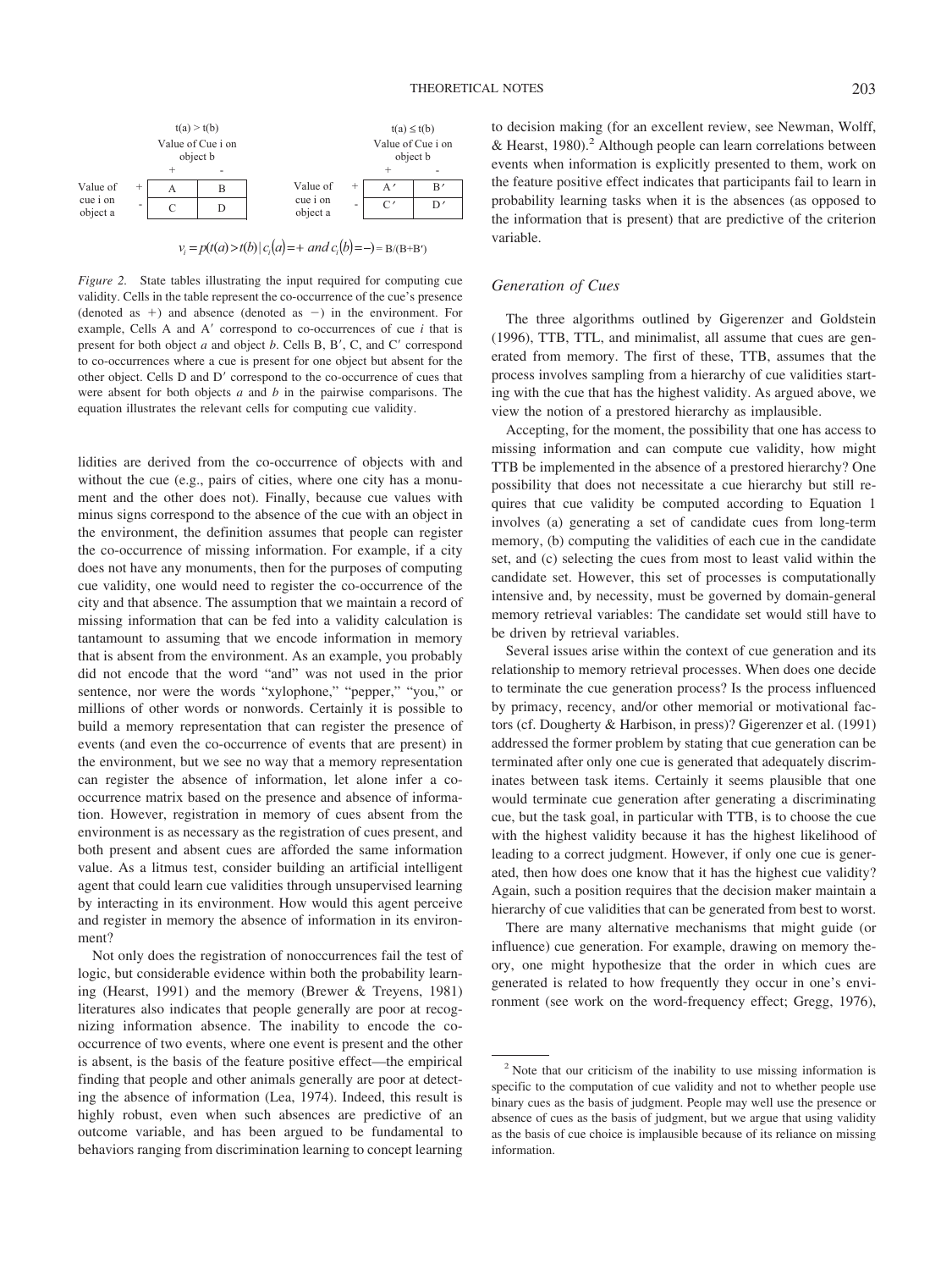how easily they can be brought to mind, or other memory retrieval variables (Koriat, 1993).<sup>3</sup>

How does one reconcile data illustrating that participants generate cues from best to worst if, as we argue, the hierarchy cannot be constructed? In some empirical studies cited as evidence for TTB, participants were explicitly told the cue validities or provided with hints regarding which cues were best (e.g., Bröder, 2000, 2002; Bröder & Schiffer, 2003; B. R. Newell, Rakow, Weston, & Shanks, 2004; Rieskamp & Hoffrage, 1999; Rieskamp & Otto, 2006). Such tasks do not provide evidence that participants can learn cue validities through experience or that they construct the cue hierarchy. Rather, they reflect one's ability to remember which cues the experimenter told or hinted to him or her were good cues. Although some studies have required participants to learn cue validities through experience, no attempt is made to control for the differential retrievability of the cues. It is possible that cue validity in these studies is correlated with cue accessibility or retrievability. Although this possibility offers an intriguing connection between cue generation processes and models of memory, it suggests that valid tests of TTB require that one explicitly control for memory retrieval variables. Moreover, it suggests that more emphasis needs to be placed on understanding the memorytheoretic alternatives to validity-guided cue generation.

TTL and minimalist fare better than TTB in that neither requires the cue hierarchy. However, problems persist, as both still ignore basic retrieval processes. For example, TTL assumes a sequential search of cues based on past use: The rule is to choose the cue that discriminated at Time  $t - 1$ , and if that does not discriminate, then choose the cue that discriminated at Time *t* – 2, and so forth. Although TTL capitalizes on recency effects, it ignores the fact that the retrieval of cues will become more difficult (and less successful) the longer one has to search for a discriminating cue. Moreover, implementation of TTL is conditioned on a prior cue selection algorithm, such as TTB, minimalist, or even a prior implementation of TTL. Minimalist is the simplest of the three algorithms proposed by Gigerenzer and Goldstein (1996), as it proposes that cue generation is random. However, as with TTB and TTL, minimalist ignores memory retrieval variables. Minimalist is particularly problematic, in the sense that randomness cannot be empirically validated.

Thus far, we have argued three main points: (a) The frequencycounter mechanism is implausible, (b) the formula for cue validity cannot be implemented cognitively both because it is computationally intensive and because it requires access to missing information, and (c) cue generation is likely driven by memory retrieval processes, not cue validity. We now turn our attention to the recognition heuristic and Gigerenzer and Goldstein's (1996; Goldstein & Gigerenzer, 2002) implementation of TTB.

#### *Recognition Principle*

A major component of TTB is the recognition principle, which apparently accounts for a fair number of judgments within TTB (Goldstein & Gigerenzer, 1999; Goldstein & Gigerenzer, 2002). We question the validity of the recognition heuristic, as implemented in Goldstein and Gigerenzer (2002), on three grounds.<sup>4</sup>

1. The recognition heuristic treats recognition as an all-ornone process, which is counter to the literature on recognition memory.

- 2. Their implementation of the recognition heuristic model failed to incorporate the assumption of ecological sampling—a foundational assumption of ecological theories and one that is explicitly embodied in PMM.
- 3. They claimed that the so-called "less-is-more" effect arises from an increase in knowledge. However, as we demonstrate below, there is at least one alternative interpretation of their experimental data that does not imply that too much knowledge is bad.

*All-or-none recognition.* Goldstein and Gigerenzer (2002; Gigerenzer & Goldstein, 1996) assumed that recognition is all or none. Specifically, they stated, "Thus, with the term *recognition,* we divide the world into the novel and the previously experienced" (Goldstein & Gigerenzer, 2002, p 77). Moreover, they explicitly separate their use of the term "recognition" from the concepts of familiarity and availability:

Unlike availability, the recognition heuristic does not address comparisons between items in memory, but rather the difference between items in and out of memory (Goldstein, 1997). The term *familiarity* is typically used in the literature to denote the degree of knowledge (or amount of experience) a person has of a task or object. The recognition heuristic, in contrast, treats recognition as a binary, all-or-none distinction; further knowledge is irrelevant. (Goldstein & Gigerenzer, 2002, p. 77)

Inspection of the simulations implemented by Gigerenzer and Goldstein (1996) and Goldstein and Gigerenzer (2002) are consistent with the interpretation that recognition is all or none. This view contrasts with most current theories, which assume recognition is based on a continuous underlying memory variable, often referred to as "memory strength" or familiarity. In most memory experiments, dichotomizing the memory variable works well because participants typically are presented with single-item presentation (i.e., they are not making a choice of which of two items is more familiar but rather whether a single item exceeds the threshold). However, for any single recognition memory judgment involving nonnovel stimuli, even items not studied on a study trial will elicit some level of familiarity (hence, false alarms often are observed). The task for the participant in a memory experiment therefore becomes one of deciding whether the feeling of familiarity can be attributed to the recent exposure of the stimulus on the study list or to having been exposed to the item prior to the

<sup>3</sup> There is ample empirical evidence across a variety of tasks that the cues people use in forming judgments are partly influenced by memory retrieval variables (Adelman, Bresnick, Christian, Gualtieri, & Minionis, 1997; Anderson & Norman, 1964; Chapman, Bergus, & Elstein, 1996; Hoch, 1984; Hogarth & Einhorn, 1992).

 $4$  B. R. Newell and Fernandez (2006; see also B. R. Newell & Shanks, 2004) showed that the recognition heuristic is sometimes used in conjunction with other cues in a compensatory fashion. Thus, the assumption that the recognition heuristic is independent of cue use in the TTB heuristic may be unwarranted. In addition, we argue that one's knowledge of environmental cues likely is not independent of the number of objects one recognizes. That is, participants who happen to know a lot of cities would also presumably know a lot about those cities (i.e., they would be able to sample cues with higher validities).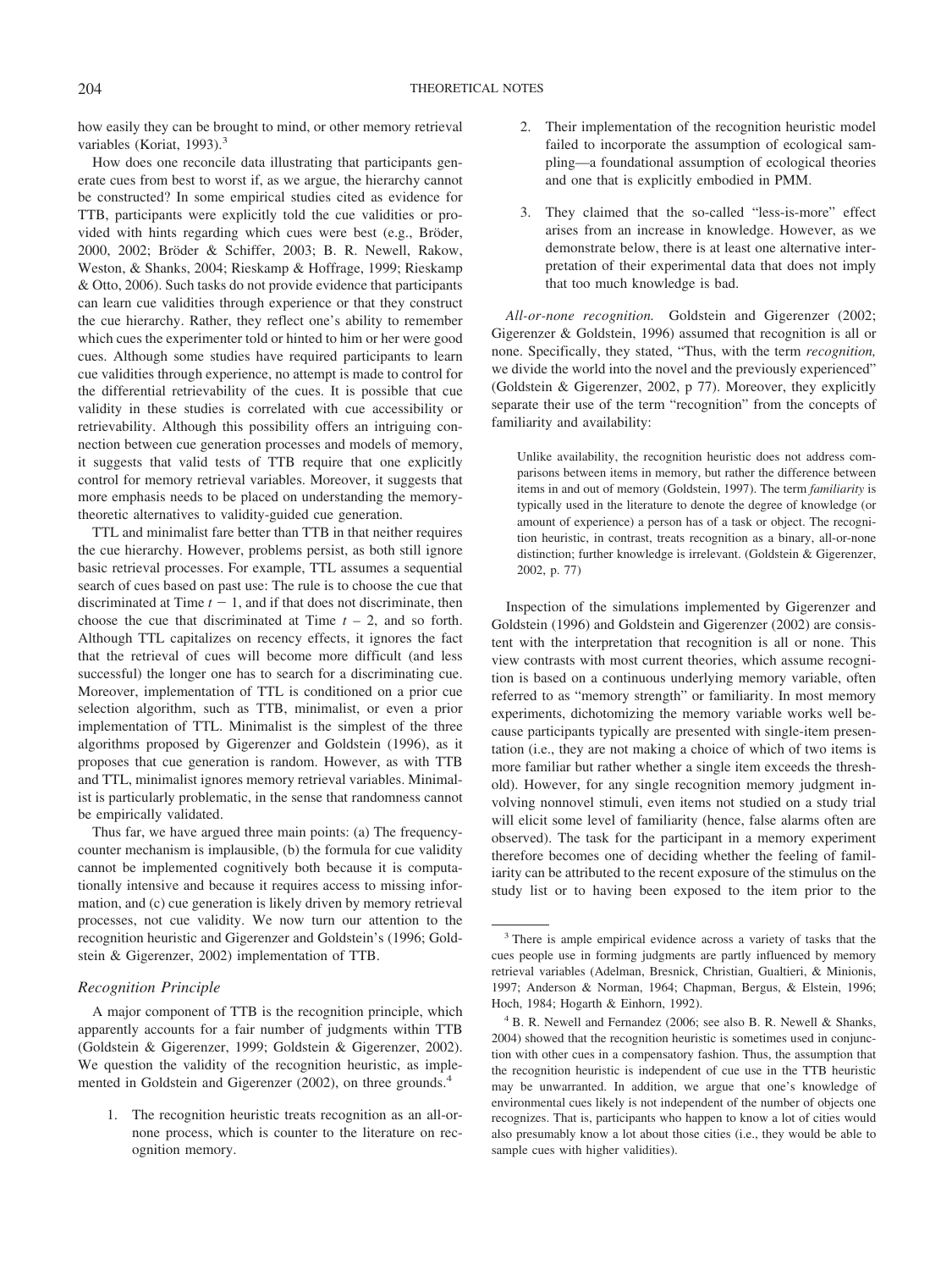experiment: Is the familiarity high enough to decide that it is "old"?

In contrast, when presented with an *n*-alternative choice task, the task becomes one of deciding which alternative has the highest familiarity, not whether a single item's familiarity exceeds a threshold (Nosofsky, 1992). In decision tasks such as those used by Gigerenzer and colleagues (e.g., city size; see, e.g., Gigerenzer & Goldstein, 1996; Goldstein & Gigerenzer, 2002), there exists no explicit learning within the experiment. Therefore, any recognition decision is based on whatever information was learned naturalistically prior to the experiment: The task does not require the decision maker to make an attribution of source. This is problematic for the recognition principle because it means that any pair of alternatives in a two-alternative (or greater) forced-choice task in which both alternatives elicit a feeling of familiarity will not be solvable by the recognition principle: By definition, the recognition principle can be triggered only when one item is recognized and the other is not.

We suspect that recognition memory processes can be used in a much wider number of circumstances, even when participants recognize both alternatives. In this case, choice can be based on whichever alternative is most familiar (a continuous variable) rather than the all-or-none process proposed by Gigerenzer and Goldstein  $(1996)$ <sup>5</sup> Characterizing the recognition principle in terms of the underlying continuous variable and using memory models has a number of advantages. First, it allows us to describe the underlying memory processes and to derive novel predictions regarding decision-making behavior (see Dougherty, 2001; Dougherty et al., 1999; Juslin & Persson, 2002). Second, it allows us to test the boundary conditions of seemingly nonintuitive predictions, such as the less-is-more effect (e.g., Pleskac, 2007), and to elucidate alternative accounts of these effects. In our case, we show that the data supporting the seemingly nonintuitive prediction that less knowledge leads to better inference can be accounted for by a simpler alternative account.

*Where is the ecology?* PMM and the fast and frugal heuristics embody elements of ecological psychology and, as such, assume that the internal cognitive representation is based on sampling information from one's environment. Presumably, the more experience one has within a particular ecology, the better the internal representation will reflect the ecological structure (Juslin, Olsson, & Bjorkman, 1997). As stated previously, we agree with this assumption but wonder why the authors did not incorporate it into their simulations of the recognition heuristic.

Gigerenzer and Goldstein (1996; Goldstein & Gigerenzer, 2002) illustrated that University of Chicago students' recognition of German cities was correlated with number of newspaper citations in the *Chicago Tribune* ( $r = .79$ ) and that the number of newspaper citations was correlated with city population  $(r = .70)$ . Goldstein and Gigerenzer (2002) used these correlation statistics to support the assumption that environmental mediators can be used as the basis of inference. We agree that mediators can be used as the basis of inference but argue that the mediator, rather than the recognition data, should be the basis of modeling.

Goldstein and Gigerenzer (2002) implemented their model by relying on the recognition data rather than on newspaper citations and, in so doing, sidestepped an important assumption of ecological theories. In their simulation, Goldstein and Gigerenzer used a Guttman scale to rank order German cities from most recognized to least recognized and entered cities into the simulation according to this rank ordering.<sup>6</sup> After each city was entered, the model computed the number of correct inferences that would be made if relying on recognition. If neither city was recognized, then the model chose randomly between the cities; if one city was recognized but the other one was not, then the model chose the recognized city as the largest; and if both cities were recognized, then the model implemented the TTB strategy with knowledge validities manipulated from .5 to .9. Using these simulations, Goldstein and Gigerenzer demonstrated what they refer to as the less-is-more effect, where more knowledge purportedly led to poorer performance. This result is illustrated as an inverted U-shaped function between number of cities recognized and the probability of choosing the city with the highest population. Peak accuracy is achieved when about 50% of the cities are recognized, so long as recognition validity is greater than the knowledge validity. Performance begins to decline as the percentage of cities recognized increases from about 50% to 100%. Thus, according to Goldstein and Gigerenzer, the more cities one knows, the less applicable the recognition heuristic becomes and (if the knowledge validity is less than the validity of recognition heuristic) accuracy declines—a less-is-more prediction. As empirical support for the less-is-more prediction, they demonstrated that American students are more accurate at judging the size of German cities (*Mdn* 73% correct) than the size of American cities  $(Mdn = 71\%)$ correct), and German students are more accurate at judging American cities than German cities.

We take issue with Goldstein and Gigerenzer's (2002) implementation of the recognition heuristic. First, they treated participants from different ecologies as points on the same curve, as exemplified by their use of the three-sister analogy and its comparison to American students' estimates of American and German cities. The analogy is set up by assuming that three sisters differ on the amount of knowledge they have about various cities: The youngest has little knowledge, the middle sister has moderate knowledge, and the oldest sister has a high amount of knowledge. They then argued that the sister with a lot of knowledge would perform less well than the sister with moderate knowledge because she cannot implement the recognition heuristic. Although Goldstein and Gigerenzer (2002) pointed out that German and American students belong to different ecologies and that German and American cities are distinct reference classes (see Goldstein & Gigerenzer, 2002, p. 83), their simulations treat American and

<sup>&</sup>lt;sup>5</sup> One could suppose that the recognition heuristic operates on a continuous underlying memory variable, where the participant makes two singleitem recognition decisions to determine whether the activation of either or both alternatives exceeds a threshold criterion. However, this type of mechanism necessitates that the recognition heuristic be conceptualized within the context of a threshold model, such as signal-detection theory, where the contributions of d', criterion setting, and experience can be explicitly modeled (see Pleskac, 2007).

<sup>6</sup> Of importance, Nosofsky (1992) showed that one cannot infer *n*-alternative choice data from single-item recognition data. That is, there is empirical evidence that attentional processes and the decision rule differ between *n*-alternative and single-item recognition tasks. Thus, it seems unjustifiable for Goldstein and Gigerenzer (2002) to use the single-item recognition test as a measure of the contribution of recognition in the *n*-alternative task.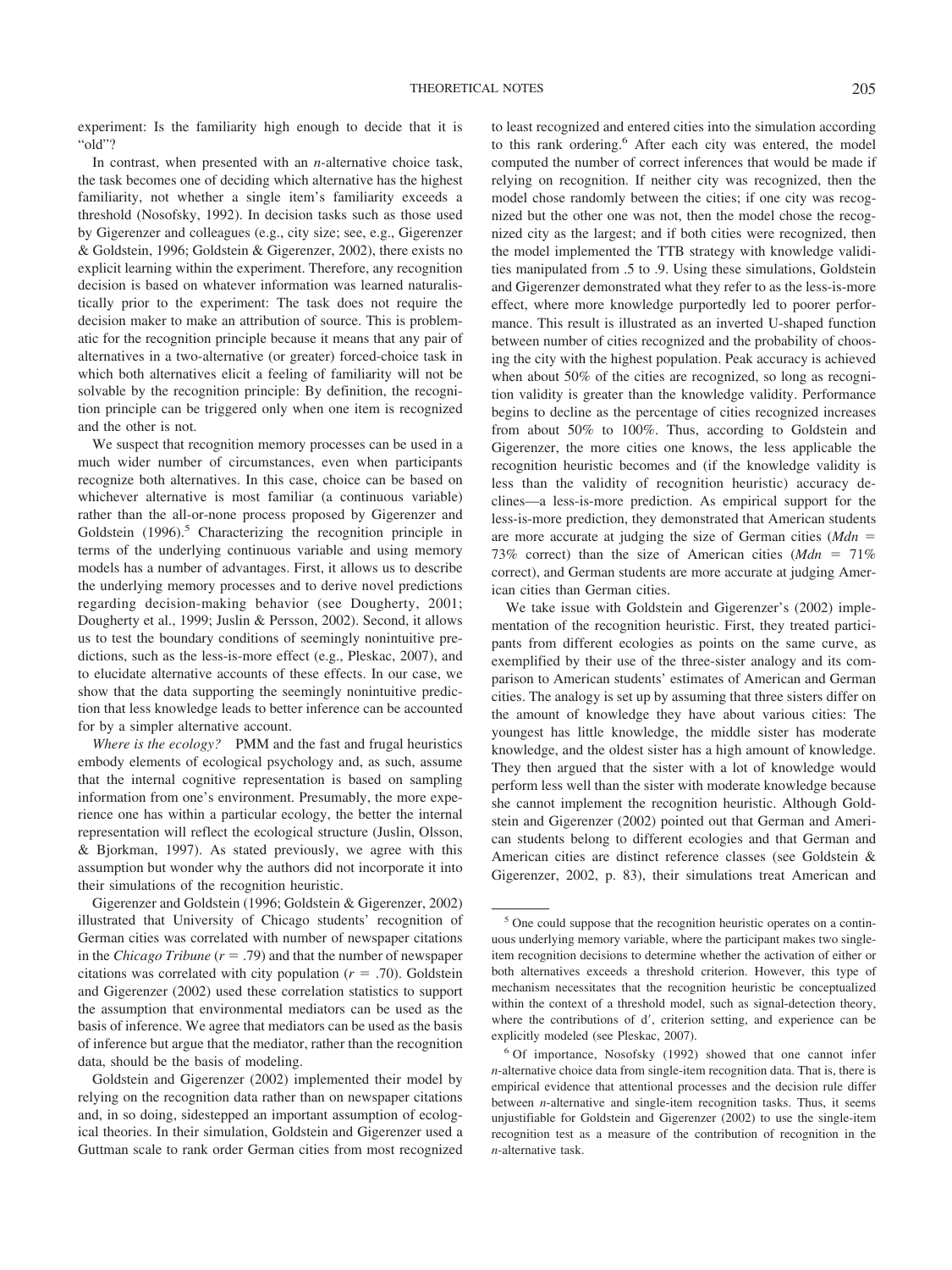| Table 1 |  |  |  |
|---------|--|--|--|
|         |  |  |  |

| Ecologies and Reference Classes Operating in the City-Size Task From Goldstein and Gigerenzer (2002) |  |  |  |  |
|------------------------------------------------------------------------------------------------------|--|--|--|--|
|------------------------------------------------------------------------------------------------------|--|--|--|--|

|                                      | Reference class                                                                                      |                                                                                                          |  |  |
|--------------------------------------|------------------------------------------------------------------------------------------------------|----------------------------------------------------------------------------------------------------------|--|--|
| Ecology                              | German cities                                                                                        | American cities                                                                                          |  |  |
| German students<br>American students | German students' inferences about German cities<br>American students' inferences about German cities | German students' inferences about American cities<br>American students' inferences about American cities |  |  |

German students as if they are analogous to the middle and oldest sisters. Because American students have more knowledge of American cities than of German cities, their judgments of American cities are analogous to those of the oldest sister whereas their judgments of German cities are analogous to those of the middle sister. By consequence, American students are expected to make better inferences for German cities than for American cities. This same logic is applied in reasoning that German students should predict American cities more accurately than should American students and vice versa. Indeed, Gigerenzer and Goldstein (1996) reported such results. When conceptualized within the context of the three-sister analogy, these findings appear to support the lessis-more prediction.

However, there are several problems with interpreting these data as evidence of a less-is-more effect. First, the recognition heuristic predicts a nonmonotonic relationship between number of cities recognized and proportion correct. Thus, a valid test of the model requires a minimum of three data points.

The second problem is that the three-sister analogy implies a single reference class within a single ecology. However, the comparison of German and American students requires that we model two ecologies: one corresponding to German newspapers and one corresponding to American newspapers (presumably, Germans read German newspapers and Americans read American newspapers). In addition, there are two reference classes within each ecology: newspaper citations for German cities and newspaper citations for American cities. Thus, to compare predictions for Americans versus Germans judging American cities, we need distinct accuracy curves constructed from German and American newspaper citations about American cities. In a similar vein, comparing American students' inferences of American and German cities implies one ecology but two reference classes: The ecology is the American newspaper database, and the two reference classes are citation rates of German and American cities, respectively.

Inherent in our criticism of the recognition principle is the difficulty of identifying the reference class over which cues are computed. The data cited by Goldstein and Gigerenzer (2002) in support of the less-is-more effect actually imply four separate accuracy curves corresponding to the crossing of ecologies (American newspapers and German newspapers) with reference classes (German cities and American cities). This is illustrated in Table 1. Clearly, German and American students must be modeled by different ecologies (rows in Table 1), and, arguably, there needs to be separate reference classes for American and German cities (columns in Table 1). Model predictions need to be derived by comparing different combinations of ecologies and reference classes. The three-sister analogy pertains to how much experience one has with objects within a single reference class in a single ecology and cannot be extended to comparing judgments in different ecologies and/or reference classes. In essence, the proper test of the recognition model involves three sisters with different levels of knowledge all raised in the same ecology making inferences about objects within the same reference class. To our knowledge, no such data has been collected to test this prediction.

A third criticism is that the simulation methodology used by Gigerenzer and Goldstein (1996; Goldstein & Gigerenzer, 2002) ignores ecological sampling. If we take seriously the assumption of ecological sampling, then simulations of the recognition heuristic should be based on the mediating variable of newspaper citations, not the recognition performance of participants. Given this as the case, if we ask American students to judge American cities and German cities, then the simulation model needs to be run twice once using the citations of the American cities and once using the citations of German cities, where citation frequencies are tabulated from an American database. Of importance, the ecological sampling assumption entails sampling processes. Thus, in modeling the recognition heuristic, knowledge of city names should be assumed to arise from a sampling process, where city names are sampled from the mediator (the distribution of newspaper citations) and where the sample size can be varied from 1 to *N*.

Finally, to infer a less-is-more effect within this paradigm, the ecological correlation between newspaper citations and German city size needs to be identical to the ecological correlation between newspaper citations and American city size. Note that we found this not to be the case for the newspaper citation rates of German and American cities. We evaluated the ecological correlations between city population and citation frequency of the 83 largest German cities and the 83 largest American cities in the *Chicago Tribune* from 1985 to 1997 (the database and time period used by Goldstein & Gigerenzer, 2002). The Kendal's correlation was .50 for the German cities and .39 for the American cities.<sup>7</sup> If the correlations between the environmental mediators and the criterion are not equal, any differences in accuracy could be the result of ecological structure and not experience or increases in knowledge of cities. In fact, as we show through simulations, one can account for the finding that Americans make slightly less accurate inferences regarding the population of American cities than German cities without assuming differences in experience, number of recognized cities, or differences in cue knowledge.

Three questions naturally suggest themselves from the above discussion. First, do the main predictions of the recognition heuristic hold when one allows recognition knowledge to be determined by a sampling process? Second, does the recognition heuristic discriminate between different ecologies (i.e., different distributions of citation frequencies)? Third, can one develop an

<sup>7</sup> The Pearson correlation between the citation frequencies with actual population was .85 for the German cities and .38 for the American cities.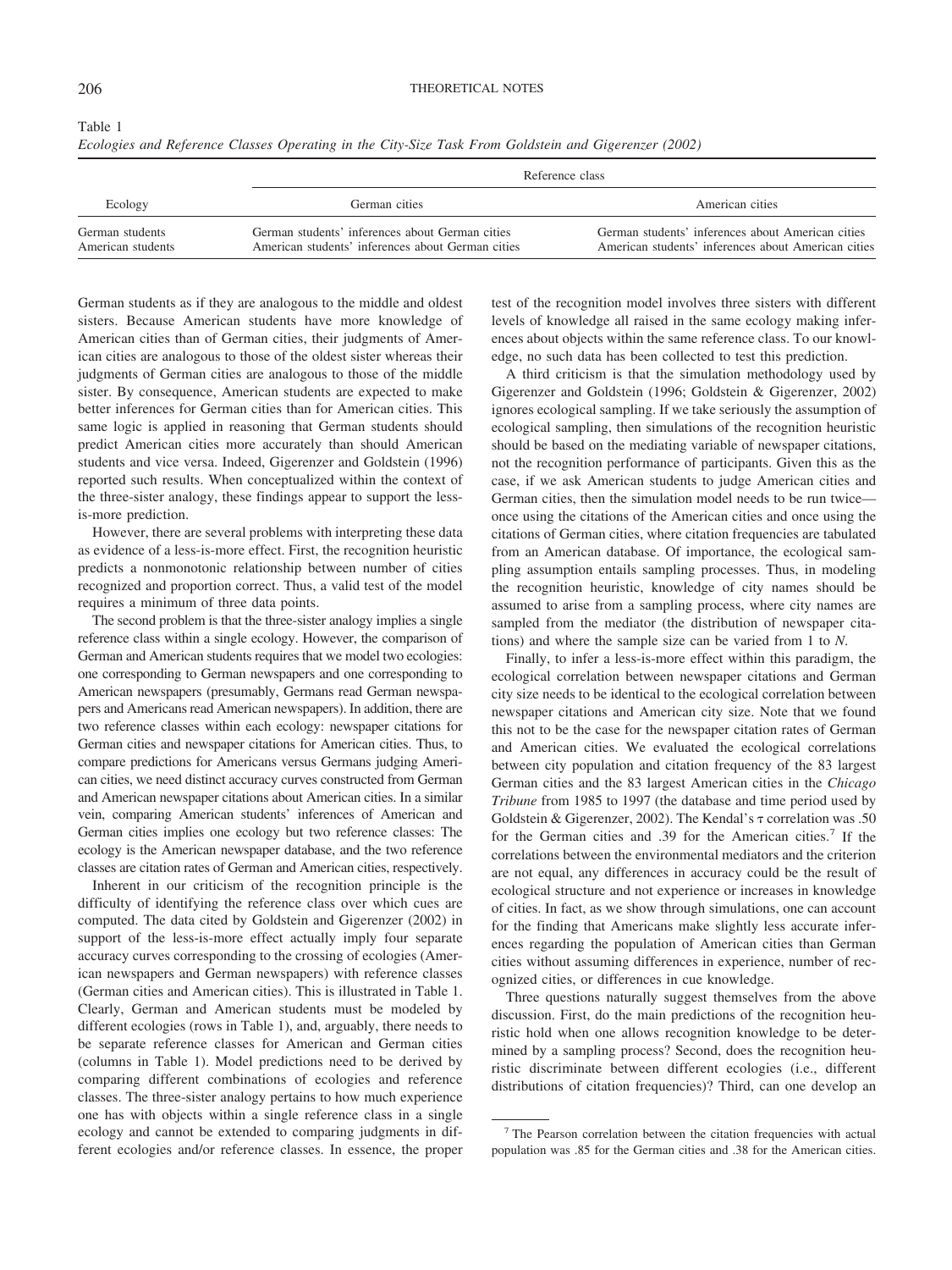alternative model that can predict the finding that Americans are more accurate judging German cities compared with American cities? We propose an alternative model below that does not require that one accept the idea that too much knowledge is bad.

## *Contrasting the Recognition Heuristic With a Familiarity Model*

To address these three questions, we implemented three models: the original recognition heuristic model, a familiarity-based model, and a frequency model. Our simulations compare predictions in the city-size task for American students judging American and German city size (bottom row in Table 1).

Our implementation of the recognition heuristic differed somewhat from that of Goldstein and Gigerenzer (2002) but is consistent with the underlying assumptions of PMM. Rather than feed the city names into the model according to the rank order in which they were recognized in the single-item recognition task, we determined which cities were recognized by randomly sampling (with replacement) from the distribution of newspaper citations (cf. Schooler & Hertwig, 2005). Because Berlin has the highest citation rate, it has the highest probability of being sampled. We modeled two sampling distributions on the basis of newspaper citations in the *Chicago Tribune*, one representing the citations for the 83 largest German cities and the other representing the citations for the 83 largest American cities. We sampled cities according to the actual environmental ratios as represented in the *Chicago Tribune*, where the ratio of American to German city citations was 226:1; for every one German city mentioned in the newspaper database, 226 American cities were mentioned. We varied the sample size across 18 levels from  $N = 1$  to infinity. It is important to note that in this model, the total sample size consists of 226 times more American cities than German cities (e.g., for  $N = 1,135,000$ , there are 5,000 German city names and 1,130,000 American city names in the sample). Thus, with  $N = 1$ , the model would have recognition knowledge of only one city. With  $N = 10$ , the model would sample 10 city names with replacement and therefore could have knowledge of anywhere from 1 (if 10 instances of one city were sampled) to 10 (if 10 different cities were sampled) cities. The probability that a particular city is sampled is determined by the distribution of newspaper citations.

So that we could capture the all-or-none nature of the recognition heuristic, the model did not distinguish between cities that were sampled once compared with more than once. Thus, if the sample included 100 instances of Berlin and 1 instance of Essen, both were modeled as being recognized. It is important to note that this process ignores the metric properties of the sampling distribution. As with Goldstein and Gigerenzer's (2002) implementation, we allowed the recognition heuristic to give way to TTB when both cities were recognized. The knowledge validity (denoted as B in Figure 3) was varied across two levels ( $B = 0.6$  and  $B = 0.85$ . B corresponds to the probability of choosing the correct alternative given that the model recognizes both alternatives. Note that the probability of recognizing both cities increases as sample size increases. Thus, the recognition heuristic would become less applicable as experience within the environment increases.

The choice rule for deciding which of two cities is most populous was as follows: (a) If no cities are recognized, then choose



*Figure 3.* Predicted proportion correct when the reference class is defined on the basis of sample size (83 largest cities) for the three models: (a) the recognition + Take The Best model, (b) the familiarity model, and (c) the frequency model. Dashed lines in Panel A correspond to simulation results when knowledge validity  $B = .85$ ; solid lines correspond to simulations when the knowledge validity  $B = .60$ . USA = United States of America (Americans); GER = Germany (Germans);  $P =$  proportion.

randomly; (b) if one city is recognized, then choose the city that is recognized; and (c) if both cities are recognized, then implement TTB and choose whichever city the cue points to.

Our implementation of the familiarity model involved the application of the Minerva 2 memory model (Hintzman, 1988). We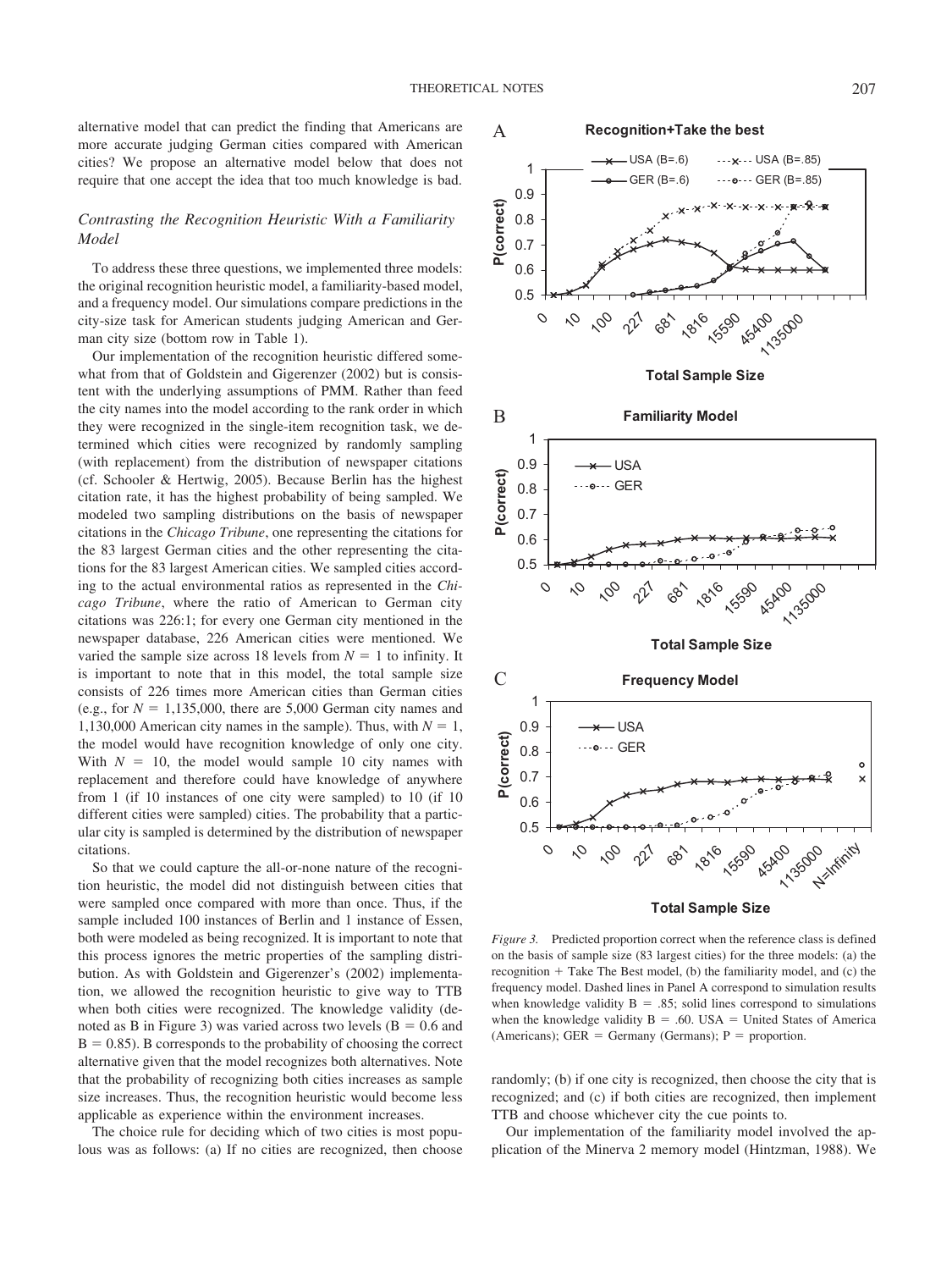adopted the same sampling assumptions as were adopted for the recognition heuristic. However, rather than representing sampled items as a binary variable, the model encoded as many traces of the city as were in the sample (each trace was represented as a 15 element vector). Thus, if 100 instances of Berlin and 1 instance of Essen were included in the sample, we assumed that 100 traces of Berlin and only 1 trace of Essen were stored in memory. Encoding was varied across four levels of  $L$  ( $L = .25, .50, .75,$  and 1.0), where *L* corresponds to the proportion of features in the environmental event that are retained in the corresponding memory trace. As all four values of *L* produced the same ordinal pattern, we report only the simulation results for  $L = 1.0$  (the only difference is how quickly the familiarity model reaches asymptotic performance). At test, the model compared the echo intensity (as determined by Minerva 2's global matching process; see Hintzman, 1988) of all pairs of cities. The rule used for deciding which of two cities was larger was as follows: Choose the city with the largest echo intensity. If two cities had the same echo intensities, then the model chose at random between the two cities (ties occur relatively infrequently because echo intensity is a continuous variable).<sup>8</sup>

Finally, we also implemented a frequency model that embodied all the properties of the familiarity model but operated on the raw frequencies. The choice rule in this case was to choose the alternative with the higher frequency in memory. As an aside, this model most closely resembles an automatic frequency-counter process, where the frequencies were learned through ecological sampling.<sup>9</sup> All other details of the simulations were identical to those for the recognition heuristic. In fact, the models were implemented in tandem so that the computations involved for the familiarity and frequency models were based on exactly the same sample of traces as the recognition heuristic for each simulated participant. For all three models, we ran 50 simulated participants for each sample size, with each simulated participant making  $K(K - 1)/2$  pairwise comparisons, where *K* is the number of cities in the reference class.

Three points are important at this juncture. First, only the familiarity and frequency models preserve the metric properties of the ecology (i.e., the sample probability distribution approaches the population probability distribution as *N* approaches infinity). The only sensitivity to the ecology afforded by the recognition heuristic comes about through the sampling process.<sup>10</sup> However, it is important to note that the recognition heuristic's sensitivity to the ecology disappears with increases in sample size: As *N* increases, the probability that all cities are included in the sample approaches 1.0. Second, the familiarity model is not limited to cases in which only one city is recognized: It can operate even when both cities are recognized by exploiting the differences in echo intensity. Third, the familiarity model does not require explicit knowledge of cues or cue validities and, in fact, can operate even in the absence of such knowledge by exploiting the relative frequencies inherent in the mediator variable.

How do the models compare in the city-size task? Which models predict that Americans will be better at estimating German than American city size? Does that empirical finding require that we accept the suggestion that too much knowledge is bad?

Figure 3 plots the simulation results. Several things are noteworthy. First, the curves representing the German and American city ecologies diverge considerably: All three models predict that American students are better at estimating American than German relative city size when relying on small to moderate samples. Second, all three models show a crossover as sample size increases such that at some point Americans are predicted to be more accurate at estimating relative sizes of German than of American cities. Both the familiarity and frequency models show a single crossover toward the right-hand side of the graph. These are asymptotic predictions and invariant to increases in sample size. In fact, the asymptotic predictions for the frequency model actually correspond to the ecological choice probabilities: The expected percentage correct if using the newspaper frequencies themselves (without a sampling process) would be 74.6% for German cities and 69.2% for the American cities.

The plots for the recognition heuristic model are a bit more complicated. It is true that the recognition heuristic predicts more accurate relative judgments of German than of American cities given moderate sample sizes, which is consistent with Gigerenzer and Goldstein's (1996) less-is-more effect. However, there are two caveats to consider. First, this difference goes away when sample size is large and when the knowledge validity is relatively high (e.g., the accuracy for the American cities at  $B = .85$  is almost always greater than the accuracy for the German cities at  $B = .85$ ). Moreover, if we allow B to vary (e.g., to model the reasonable assumption that people with knowledge of more cities also have knowledge of cues with higher validity), then the model predicts the American students (as modeled with  $B = .85$ ) will always be more accurate than German students (as modeled with  $B = .60$ ). This is a particularly important caveat because it indicates that the  $recognition heuristic + TTB model can account for both a mono$ tonic increase or a nonmonotonic (inverted U-shaped) pattern of results within each ecology. Second, the recognition + TTB model is a two-process model, compared with the one-process familiarity model. Thus, the familiarity model can account for the finding that American students are more accurate at predicting German city size than American city size, can do so within the context of a single-process model (as opposed to two), and does not require one to accept the counterintuitive assumption that too much knowledge can lead to poor judgment. Ironically, the familiarity and frequency models suggest that the so-called less-is-more effect coincides with two more-is-more curves with different slopes and asymptotes: Increased experience leads to increased accuracy for both American and German city-size predictions, with predictions of German city size having a higher asymptote because of the ecological correlations.

<sup>8</sup> Details of the Minerva 2 model are available in Hintzman's (1988) article. The codes used for our simulations are available at http:// www.bsos.umd.edu/psyc/dougherty/ or by contacting either Rick Thomas or Michael R. Dougherty.

<sup>&</sup>lt;sup>9</sup> Note that this model most closely resembles the assumption that events are automatically encoded in memory—an assumption explicitly made by Gigerenzer et al. (1991). We include the frequency model here because it serves as an ecological benchmark against which to compare the familiarity and recognition + TTB models.

<sup>&</sup>lt;sup>10</sup> Note that Goldstein and Gigerenzer's (2002) implementation of the recognition heuristic did not include a sampling process. Their implementation was based on recognition performance of a sample of participants and therefore captures the structure of the ecology (as represented by the citation frequencies) only to the extent that recognition follows the probability distribution of the citation frequencies.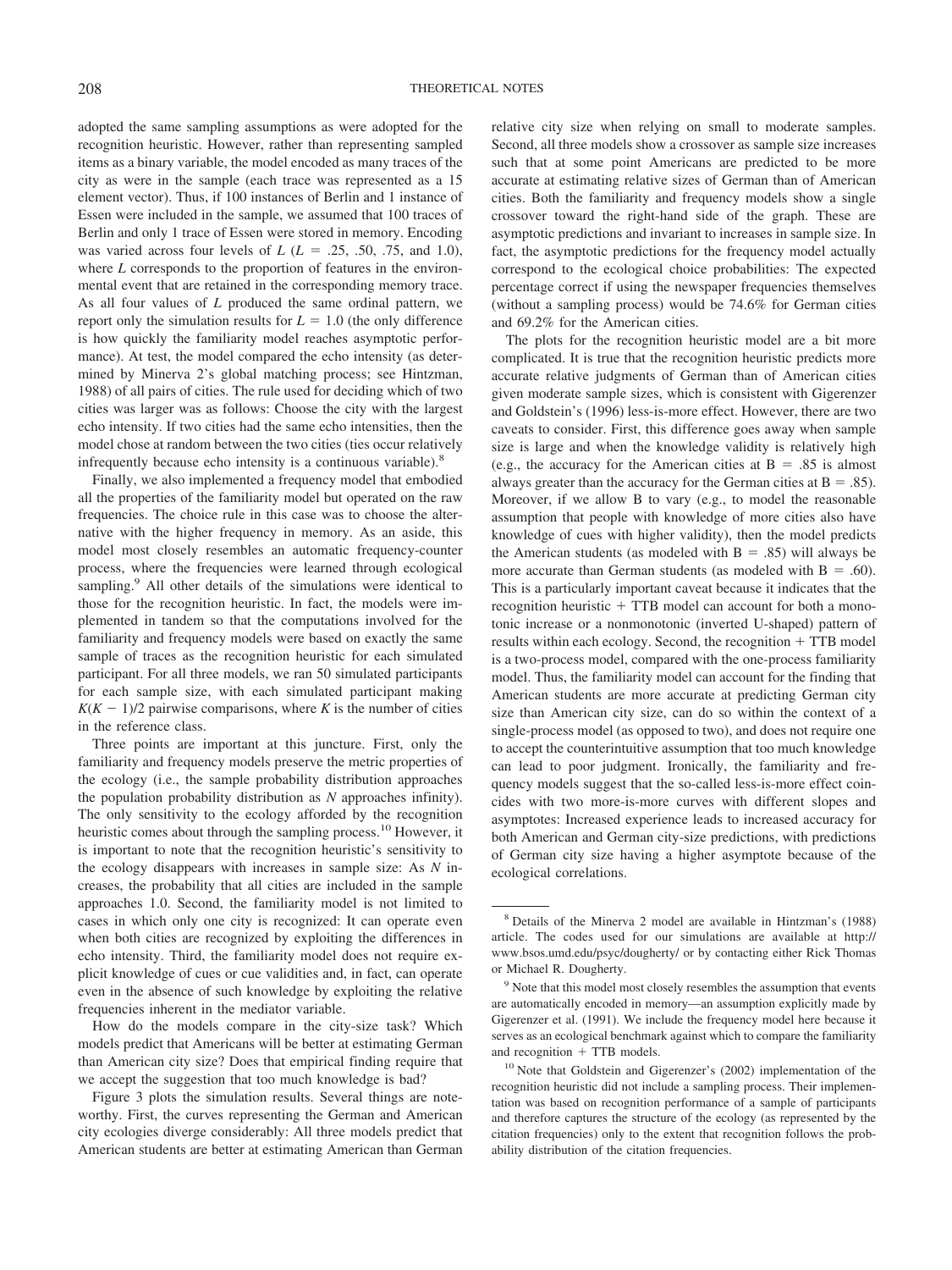At a more general level, the simulations presented in Figure 3 demonstrate that the recognition  $+$  TTB model is relatively flexible, in that it can predict both a monotonic increase in judgment accuracy with sample size as well as a nonmonotonic relationship between judgment and sample size. In contrast, both the familiarity and frequency models necessarily predict monotonic increases with sample size, with asymptotic performance determined by the ecological correlation (these are given as the points to the far right, with  $N =$  infinity, in the bottom panel of Figure 3). It is important to note that regardless of whether one endorses the Minerva 2 framework, there exist alternatives to the recognition  $+$  TTB model that (a) can account for the main empirical findings comparing American's predictions of German and American city sizes and (b) do not require the added assumption that too much knowledge can lead to poor inference.<sup>11</sup>

## Summary of Criticisms

We argued that an event-counter mechanism is needed for the TTB algorithm if one assumes that cue validity is the basis of cue generation (principally because the validities need to be prestored). We argued further that such an assumption (as well as others) is untenable and psychologically implausible. Specifically, data on frequency encoding does not support the automatic event-counter mechanism. Rather, the available data suggest that a retrospective implementation of frequency estimation would make PMM more psychologically plausible. However, we argued that an eventcounter mechanism is needed if one assumes that cue validity is the basis of cue generation (principally because the validities need to be prestored).

Next, we argued that the definition of cue validity is fundamentally flawed. It requires that one record the absence of information (or nonoccurrences) in the environment using an automatic and unintentional encoding process. This assumption is logically unjustifiable, especially in light of the considerable data indicating that it is psychologically untenable.

Third, we argued that memory retrieval variables are likely to supersede cue validity as a mechanism for cue generation. The assumption that cues are generated according to their cue validity requires that people compute cue validity on missing information, that the validities are precomputed and stored in a hierarchy, and that the basis of generation is cue validity. In the absence of having a prestored hierarchy, validity would have to be computed online, which would entail an initial retrieval process for generating the cues before validity could be computed.

Finally, we argued that the implementation of the recognition principle in Goldstein and Gigerenzer (2002) is flawed. Moreover, we presented two alternative accounts of the empirical finding that Americans are less accurate at judging American cities than at judging German cities, neither of which requires one to accept that more knowledge leads to less accurate inference.

#### Conclusions

Two messages can be gleaned from our review. On the one hand, our analysis suggests a note of caution for consumers of fast and frugal heuristics, a note echoed in several recent articles addressing the psychological plausibility of the recognition and TTB (Bergert & Nosofsky, 2007; Chater, Oaksford, & Nakisa, 2003; Juslin & Persson, 2002; Lee & Cummings, 2004; B. R. Newell, 2005) heuristics: Although heuristic mechanisms like TTB and TTL have intuitive appeal, application of these mechanisms as models of human judgment can be misleading if we do not simultaneously scrutinize whether the assumptions underlying the models are met. Our analysis suggests that several of the primary assumptions of PMM are flawed, leading us to question the psychological plausibility of PMM and the heuristics proposed by Gigerenzer and Goldstein (1996). In addition, our analysis suggests that empirical tests on the cue selection process need to consider how the cue search processes might be constrained (or even dictated) by the underlying memory processes. It is our intuition that corroborating evidence for TTB will be hard to come by once experiments are designed that explicitly control for memory retrieval variables. Indeed, initial investigations of TTB in well-designed experiments have shown that it is far from a universal heuristic (Bröder, 2000; B. R. Newell et al., 2004; B. R. Newell, Weston, & Shanks, 2003). Whether there will be clear-cut evidence in favor of TTB once memory retrieval variables are controlled is an empirical question that needs to be addressed.

On the other hand, we are quick to recognize that any approach worth criticizing is a worthwhile approach. There is much to applaud about the fast and frugal program of research. In many ways, it has moved us closer to A. Newell's (1973) call for complete (and integrative) theories of cognition. In Newell's view, a complete model of cognition requires that we model the psychological control processes as well as the memories and primitives on which the control processes operate. To this we add that one also needs a model of the ecology. Work on the fast and frugal heuristics has called attention to two of these three: the control processes involved with cue search and the importance of the ecology in shaping the underlying memory representation. Although there have been attempts to integrate ecological models with memory models (see Dougherty, 2001; Juslin & Persson, 2002; Thomas, Dougherty, Sprenger, & Harbison, 2008), little work has examined the control processes that guide how people generate information or cues from memory and how they decide to terminate memory search (Dougherty & Harbison, in press). Although we view TTB, TTL, and minimalist as psychologically implausible, we think research on control processes is overdue.

Of interest, most of our criticisms stem from the link between the ecology and the control processes, a linkage that, in our view, depends on the memory system and its primitives. Indeed, it is this link that is not well instantiated within the fast and frugal framework. In the absence of specifying the memory system and prim-

 $11$  The above simulations used sample size as the basis of defining the reference class: the 83 largest German and American cities. An equally appropriate way to define the reference class is on the basis of the criterion variable: all cities with populations above 100,000. There are 83 German and 195 American cities over 100,000. Not only do simulations based on this definition of the reference class yield qualitatively different predictions, but also the ecological correlation between city size and citation rates changes:  $\tau = .49$  (Pearson  $r = .39$ ) when computed over the 195 American largest cities, but  $\tau = .39$  (Pearson  $r = .38$ ) when computed over the 83 German largest cities. Given this result, it is clear that how one defines the reference class affects the predictions of the model. In some ways, the definition of the reference class is a free parameter. The results of these simulations are available at http://www.bsos.umd.edu/psyc/dougherty/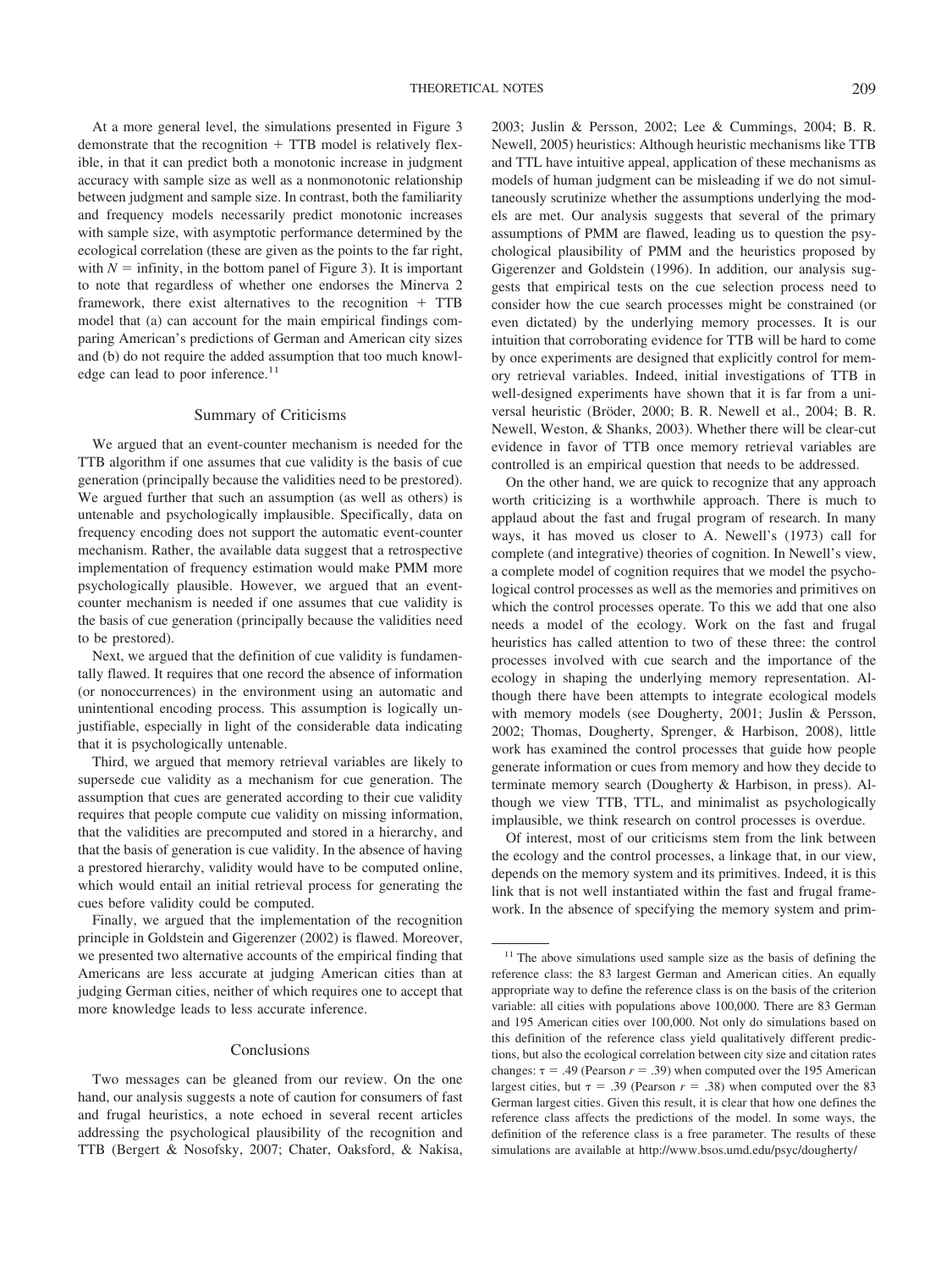itives, all-or-none recognition seems like a trivial simplifying assumption, the definition of cue validity appears justifiable, and the generation of cues according to validity makes sense. Our criticisms regarding the definition of cue validity, the use of TTB as a search rule, and the assumption of all-or-none recognition become obvious only when one attempts to instantiate PMM and TTB in the context of a memory model capable of unsupervised learning. Thus, in many ways, our analysis should be taken as a paradigm example of A. Newell's (1973) argument that tight theorizing requires that models specify the underlying memory representation and primitives as well as the control processes. In the absence of specifying these underlying processes, there are few constraints on the number of potential fast and frugal heuristics that can be developed and few constraints on their specification. As a result, one risks a proliferation of heuristic mechanisms that are either implausible or incompatible with the functioning of the underlying processes on which they are assumed to operate.

As a final note, we recognize that work on the fast and frugal heuristics has gone well beyond the original heuristics proposed by Gigerenzer and Goldstein (1996; see Gigerenzer, Todd, & The ABC Research Group, 1999). Although the bulk of our specific comments do not apply directly to the vast majority of these new heuristics (e.g., the priority heuristic, QuickEst, and the fluency heuristic, among others), the general criticism that tight theorizing requires specification of control processes, as well as the memory system and primitives, does apply.<sup>12</sup> As the number of heuristics in the fast and frugal tool kit grows, it becomes increasingly necessary to integrate them within a common process model to ensure that they are compatible with the underlying cognitive processes, the ecological constraints, and one another. Such an approach is likely to have an enormous payoff in terms of both enabling predictions of when a particular heuristic will be used and of moving the approach toward an integrative model of judgment and decision making.

<sup>12</sup> To our knowledge, the only model within the fast and frugal tool kit to specify the underlying memory processes and primitives is the fluency heuristic, which is specified within the ACT-R framework (Schooler & Hertwig, 2005).

#### References

- Adelman, L., Bresnick, T. A., Christian, M., Gualtieri, J., & Minionis, D. (1997). Demonstrating the effect of context on order effects for an Army air defense task using the Patriot simulator. *Journal of Behavioral Decision Making, 10,* 327–342.
- Anderson, N. H., & Norman, A. (1964). Order effects in impression formation in four classes of stimuli. *Journal of Abnormal and Social Psychology, 69,* 467– 471.
- Bergert, F. B., & Nosofsky, R. M. (2007). A response-time approach to comparing generalized rational and take the best models of decision making. *Journal of Experimental Psychology: Learning, Memory, and Cognition, 33,* 107–129.
- Brewer, W. F., & Treyens, J. C. (1981). Role of schemata in memory for places. *Cognitive Psychology, 13,* 207–230.
- Bröder, A. (2000). Assessing the empirical validity of the "take the best" heuristic as a model of human probabilistic inference. *Journal of Experimental Psychology: Learning, Memory, and Cognition, 26,* 1332– 1346.
- Bröder, A. (2002). Take the best, Dawes' rule, and compensatory decision strategies: A regression based classification method. *Quality and Quantity, 36,* 219 –238.
- Bröder, A., & Schiffer, S. (2003). Take the best versus simultaneous feature matching: Probabilistic inferences from memory and effects of representation format. *Journal of Experimental Psychology: General, 132,* 277–293.
- Brown, N. R. (1995). Estimation strategies and the judgment of event frequency. *Journal of Experimental Psychology: Learning, Memory, and Cognition, 21,* 1539 –1553.
- Brown, N. R. (1997). Context memory and the selection of frequency estimation strategies. *Journal of Experimental Psychology: Learning, Memory, and Cognition, 23,* 898 –914.
- Chapman, G. B., Bergus, G. R., & Elstein, A. S. (1996). Order of information affects clinical judgment. *Journal of Behavioral Decision Making, 9,* 201–211.
- Chater, N., Oaksford, M., & Nakisa, R. (2003). Fast, frugal, and rational: How rational norms explain behavior. *Organizational Behavior and Human Decision Processes, 90,* 63– 86.
- Dougherty, M. R. P. (2001). Integration of the ecological and error models of overconfidence using a multiple-trace memory model. *Journal of Experimental Psychology: General, 130,* 579 –599.
- Dougherty, M. R. P., Gettys, C. F., & Ogden, E. (1999). Minerva-DM: A memory process model for judgments of likelihood. *Psychological Review, 106,* 180 –209.
- Dougherty, M. R. P., & Harbison, J. I. (in press). Motivated to retrieve: How often are you willing to go back to the well when the well is dry? *Journal of Experimental Psychology: Learning, Memory, and Cognition*.
- Gigerenzer, G. (1996). On narrow norms and vague heuristics: A reply to Kahneman and Tversky (1996). *Psychological Review, 103,* 592–596.
- Gigerenzer, G., & Goldstein, D. G. (1996). Reasoning the fast and frugal way: Models of bounded rationality. *Psychological Review, 103,* 650 – 669.
- Gigerenzer, G., Hoffrage, U., & Kleinbölting, H. (1991). Probabilistic mental models: A Brunswikian theory of confidence. *Psychological Review, 98,* 506 –528.
- Gigerenzer, G., Todd, P. M., & The ABC Research Group. (1999). *Simple heuristics that make us smart*. New York: Oxford University Press.
- Goldstein, D. G., & Gigerenzer, G. (1999). The recognition heuristic: How ignorance makes us smart. In G. Gigerenzer, P. M. Todd, & the ABC Research Group (Eds.), *Simple heuristics that make us smart* (pp. 37– 58). New York: Oxford University Press.
- Goldstein, D. G., & Gigerenzer, G. (2002). Models of ecological rationality: The recognition heuristic. *Psychological Review, 109,* 75–90.
- Greene, R. L. (1986). Effects of intentionality and strategy on memory for frequency. *Journal of Experimental Psychology: Learning, Memory, and Cognition, 12,* 489 – 495.
- Greene, R. L. (1988). Generation effects in frequency judgment. *Journal of Experimental Psychology: Learning, Memory, and Cognition, 14,* 298 – 304.
- Gregg, V. H. (1976). Word frequency, recognition and recall. In J. Brown (Ed.), *Recall and recognition* (pp. 183–216). Chichester, England: Wiley.
- Hanson, C., & Hirst, W. (1988). Frequency encoding of token and type information. *Journal of Experimental Psychology: Learning, Memory, and Cognition, 14,* 289 –297.
- Hasher, L., & Zacks, R. T. (1979). Automatic and effortful processes in memory. *Journal of Experimental Psychology: General, 108,* 356 –388.
- Hearst, E. (1991). Psychology and nothing. *American Scientist, 79,* 432– 443.
- Hintzman, D. L. (1988). Judgments of frequency and recognition memory in a multiple trace model. *Psychological Review, 95,* 528 –551.
- Hoch, S. J. (1984). Availability and interference in predictive judgment.